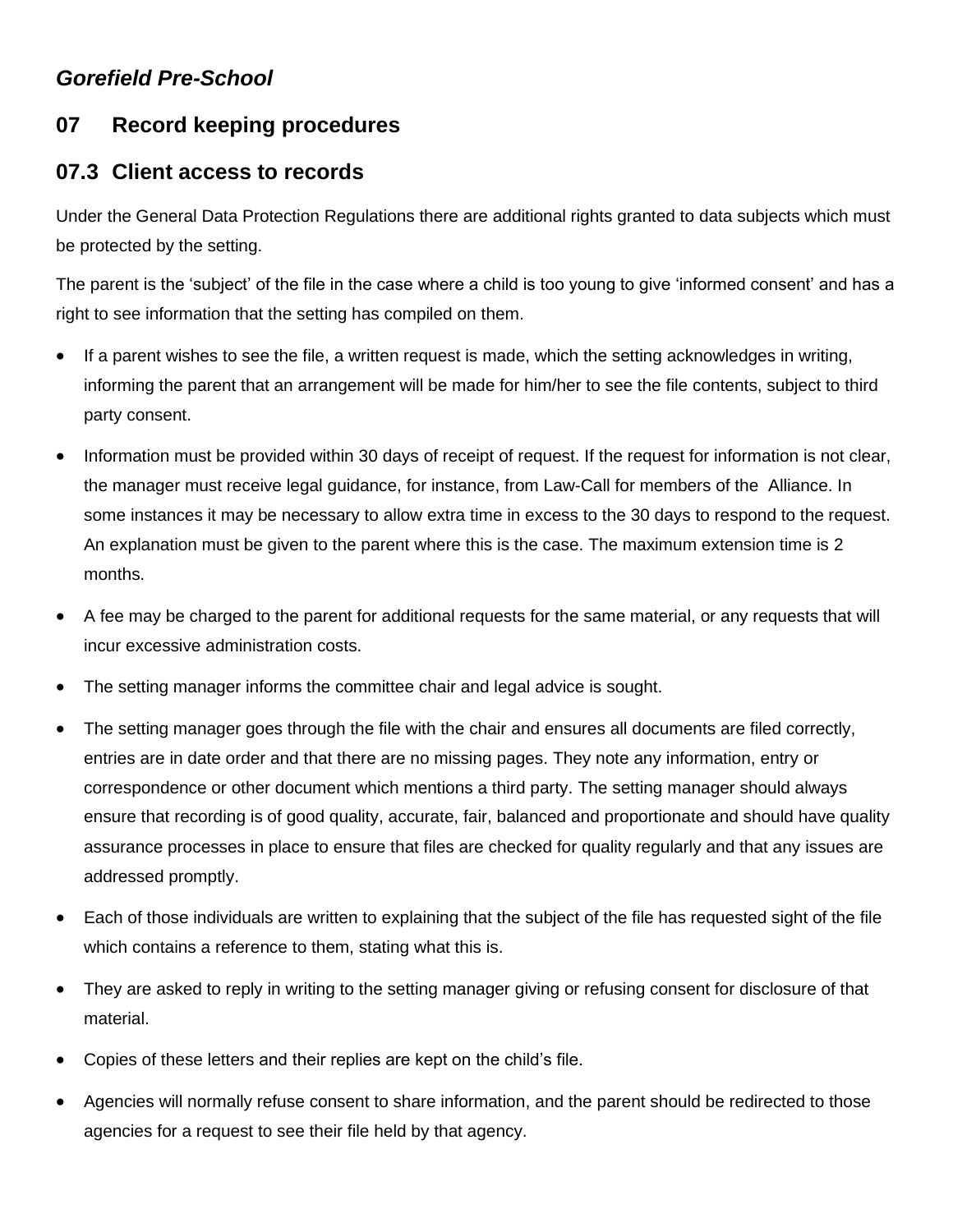- Entries where you have contacted another agency may remain, for example, a request for permission from social care to leave in an entry where the parent was already party to that information.
- Each family member noted on the file is a third party, so where there are separate entries pertaining to each parent, step-parent, grandparent etc, each of those have to be written to regarding third party consent.
- Members of staff should also be written to, but the setting reserves the right under the legislation to override a refusal for consent, or just delete the name and not the information.
	- If the member of staff has provided information that could be considered 'sensitive', and the staff member may be in danger if that information is disclosed, then the refusal may be granted.
	- If that information is the basis of a police investigation, then refusal should also be granted.
	- If the information is not sensitive, then it is not in the setting's interest to withhold that information from a parent. It is a requirement of the job that if a member of staff has a concern about a child and this is recorded; the parents are told this at the start and in most cases, concerns that have been recorded will have been discussed already, so there should be no surprises.
	- The member of staff's name can be removed from an entry, but the parent may recognise the writing or otherwise identify who had provided that information. In the interest of openness and transparency, the setting manager may consider overriding the refusal for consent.
	- In each case this should be discussed with members of staff and decisions recorded.
- When the consent/refusals have been received, the setting manager takes a photocopy of the whole file. On the copy file the document not to be disclosed is removed (e.g. a case conference report) or notes pertaining to that individual in the contact pages blanked out using a thick marker pen.
- The copy file is then checked by the line manager and legal advisors verify that the file has been prepared appropriately, for instance, in certain circumstances redaction may be appropriate, for instance if a child may be damaged by their data being seen by their parent/carer, e.g. if they have disclosed abuse. This must be clarified with the legal adviser.
- The 'cleaned' copy is then photocopied again and collated for the parent to see.
- The setting manager informs the parent that the file is now ready and invites him/her to make an appointment to view it.
- The setting manager and the chair meet with the parent to go through the file, explaining the process as well as what the content records about the child and the work that has been done. Only the persons with parental responsibility can attend that meeting, or the parent's legal representative or interpreter.
- The parent may take a copy of the prepared file away, but it is never handed over without discussion.